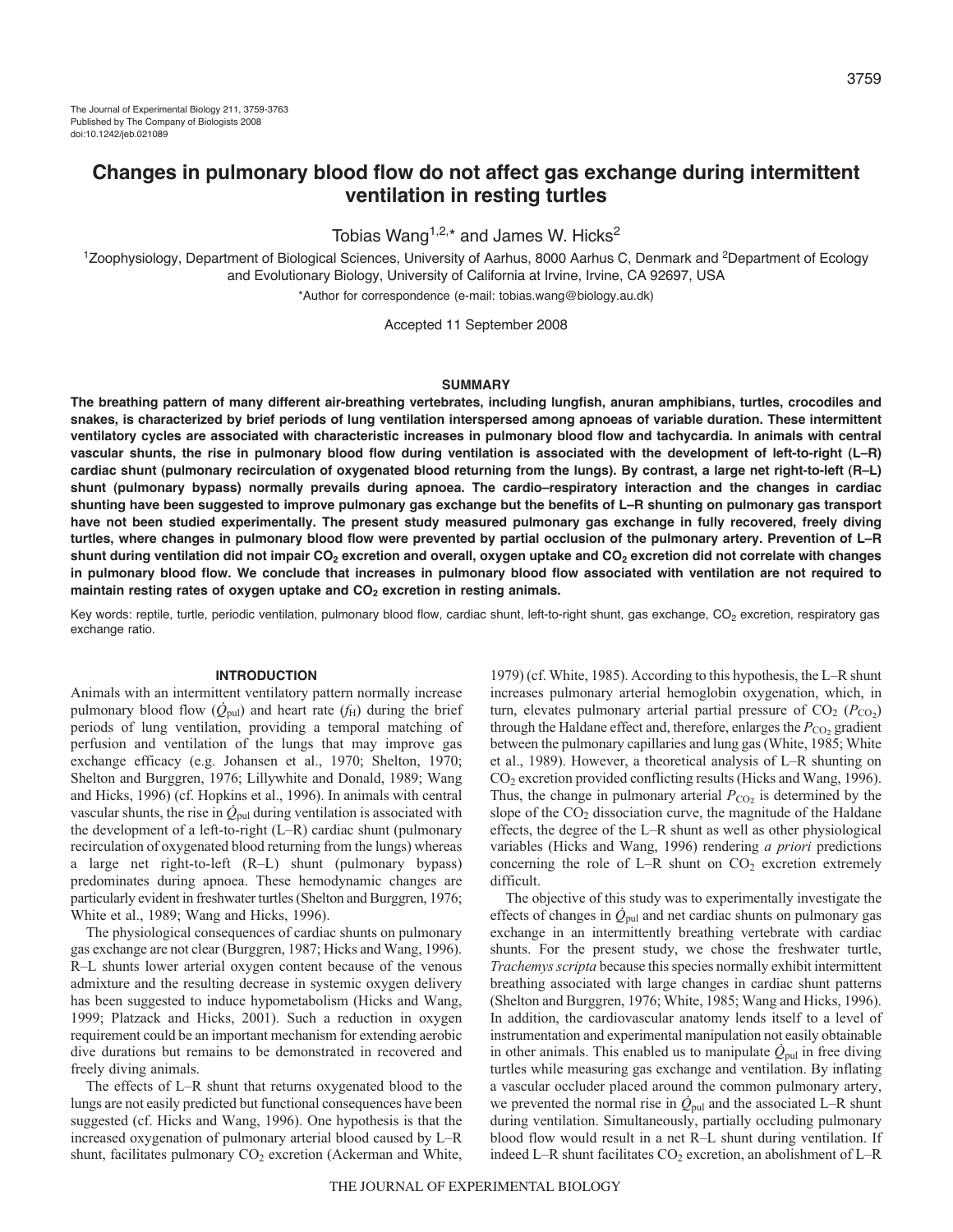shunt during ventilation should result in  $CO<sub>2</sub>$  retention, which will be evident as a transient decrease in the respiratory gas exchange ratio. Conversely, if R–L shunt induces a hypometabolic state, then oxygen uptake should be reduced.

## **MATERIALS ANDMETHODS Animals and instrumentation**

Freshwater turtles (*Trachemys scripta* Gray) with a body mass ranging from 1.6 to 1.8 kg were purchased from Lemberger (Oshkosh, WI, USA) and freighted by air to the University of California at Irvine, USA. Here, the turtles were kept in open aquaria with free access to water and dry basking areas allowing for behavioral thermoregulation. They were fed fish but food was withheld for at least four days prior to surgery. For anesthesia, a short piece of soft rubber tubing was inserted through the glottis for artificial ventilation at  $8-15$  min<sup>-1</sup> with a tidal volume of 10–20 ml kg<sup>-1</sup> using a gas mixture consisting of 30%  $O_2$ , 3%  $CO_2$ (balance  $N_2$ ) prepared by a gas mixer (GF-3, Cameron Institute, TX, USA). This gas mixture passed through a Halothane vaporizer (Drager, Lübeck, FRG, Germany) set at 4% to induce anesthesia. The Halothane level was reduced to 0.5–1% after 5–15min when the turtles no longer responded to tactile stimulation. The heart and central blood vessels were exposed by removing a  $4\times5$  cm portion of the plastron using a bone saw. The common pulmonary artery was freed from the systemic vessels in the aortic trunk and a vascular occluder (*In Vivo* Metric, Healdsburg, CA, USA) was placed around the common pulmonary artery. Short sections (1.5cm) of the left pulmonary artery and the left aortic arch vessels were freed from the connecting tissue in order to place the two blood flow probes (2R, Transonic System, Ithaca, NY, USA). Acoustical gel (Mohawk Medical Supply, NY, USA) was injected around the probe to enhance the signal. Leads from the probes and the occluder were carried out ventrally and strapped to the carapace, and the excised piece of plastron was glued in place. Artificial ventilation was continued until the turtle regained spontaneous breathing.

## **Measurement of blood flows, ventilation and gas exchange**

Ventilation and gas exchange was determined in an experimental setup similar to that described by Glass et al. (Glass et al., 1983), where the turtle could move freely within a shielded holding tank  $(30\times30\times60\,\text{cm})$  covered by a grid forcing it to breathe at a funnelshaped breathing hole with a diameter of 7cm. The holding tank was covered on all sides to prevent visual disturbance. Airflow leaving the funnel covering the breathing hole was maintained constant at 500mlmin–1 and continuously analysed using a Beckman OM-11 paramagnetic  $O_2$  analyzer and a Beckman LB-2  $CO_2$ analyzer connected in series (Anaheim, CA, USA). Given the constant flow rate, oxygen consumption and  $CO<sub>2</sub>$  production could be calculated as the respective areas below or above the baseline values. In addition, this relationship was verified by artificially simulating exhalations with known gas compositions through the funnel. A pneumotachograph (0–5 LPM, Hans Rudolph, Shawney, MO, USA) placed at the gas inlet and connected to a Validyne differential pressure transducer (DP45-14, Validyne Engineering Sales Corp., Northridge, CA, USA) recorded increases in gas flow during inhalations and decreases in gas flow during exhalations. The pneumotachograph was calibrated by manually simulating breaths of a known volume using a syringe, which was directly connected to the breathing funnel. As originally described by Funk et al. (Funk et al., 1986), we found that the integrated airflow signal of a given tidal volume decreased with increased frequency. Therefore, a calibration at several frequencies was necessary, and the instantaneous breathing frequency (breath-to-breath frequency within a ventilatory period) of several turtles was analysed in detail to provide the exact correction factor. The flow probes were connected to a dual channel blood flow meter (T201, Transonic system) and  $f<sub>H</sub>$  was calculated on the basis of the instantaneous blood flow profiles. Total  $\dot{Q}_{\mathrm{pul}}$  was calculated as  $2\times \dot{Q}_{\mathrm{LPA}}$  (left pulmonary artery) whereas the systemic cardiac output (*Q*sys) was calculated as 2.75-*Q*LAo (left aortic arch) (Wang and Hicks, 1996). All measurements were collected continuously at 15Hz on a computer using Acknowledge data aquisition program (v. 3.0; Biopac System, Goleta, CA, USA).

## **Experimental protocol**

All animals recovered for a minimum of two days following surgery. On the morning of the measurements, the turtle was placed in the experimental setup and left undisturbed for 4–6h. During this period, ventilatory and cardiovascular parameters approached the values previously reported in this species, under resting conditions. All physiological parameters were then collected for 60min, and the vascular occluder was manually inflated to maintain  $\dot{Q}_{\text{pul}}$  at a level similar to that observed during apnoea prior to manipulation. The partial pulmonary artery occlusion was maintained for 60min and then released. After this period, the turtle was left undisturbed for an additional 60min. In two instances, pulmonary artery occlusion elicited noticeable activity and the measurements were aborted and repeated on the following day.

#### **Data analysis**

Recordings of blood flows, ventilation and gas exchange were analyzed using Acknowledge (3.0) data analysis system (Biopac System). All experiments were divided into 18 ten-minute intervals (60min control, 60min of reduction of pulmonary blood flow and 60min of subsequent control) and each interval was analysed for mean  $\dot{Q}_{\text{pul}}$ , mean  $\dot{Q}_{\text{sys}}$ , total ventilated volume, and total  $O_2$  uptake and CO<sub>2</sub> excretion. For each 10 min interval, a mean and standard error of each of the five turtles were calculated. Because the analysis of ventilatory and cardiovascular parameters in turtles are complicated by the intermittent breathing pattern, a presentation of mean values, as described above, could mask possible effects of manipulating pulmonary blood flow on gas exchange. We, therefore, also present gas exchange values for each individual animal during the 10min intervals as a function of ventilatory and cardiovascular variables.

#### **Statistics**

The effects of partial occlusion of the physiological parameters were evaluated with a one-way analysis of variance (ANOVA) for repeated measures. In case of a significant effect, differences among means were assessed with a Student–Newman–Keuls test. To further evaluate the effects of  $\dot{Q}_{\text{pul}}$  on gas exchange, linear regression of data points was conducted. In all statistical analyses, a fiducial limit for significance of *P*<0.05 was applied. All data are presented as means ±1s.e.m.

### **RESULTS**

An example of blood flows and ventilation recorded during an experiment is shown in Fig.1. Mean values for  $\dot{Q}_{\text{pul}}$  and  $\dot{Q}_{\text{sys}}$ , as well as minute ventilation (Ve) and pulmonary gas exchange ratios (RE), are presented in Figs2 and 3. The mean values obtained for ventilation, gas exchange and blood flows in the present study correspond well with previous reports on the same species at similar temperatures (e.g. Shelton and Burggren, 1976; Glass et al., 1983;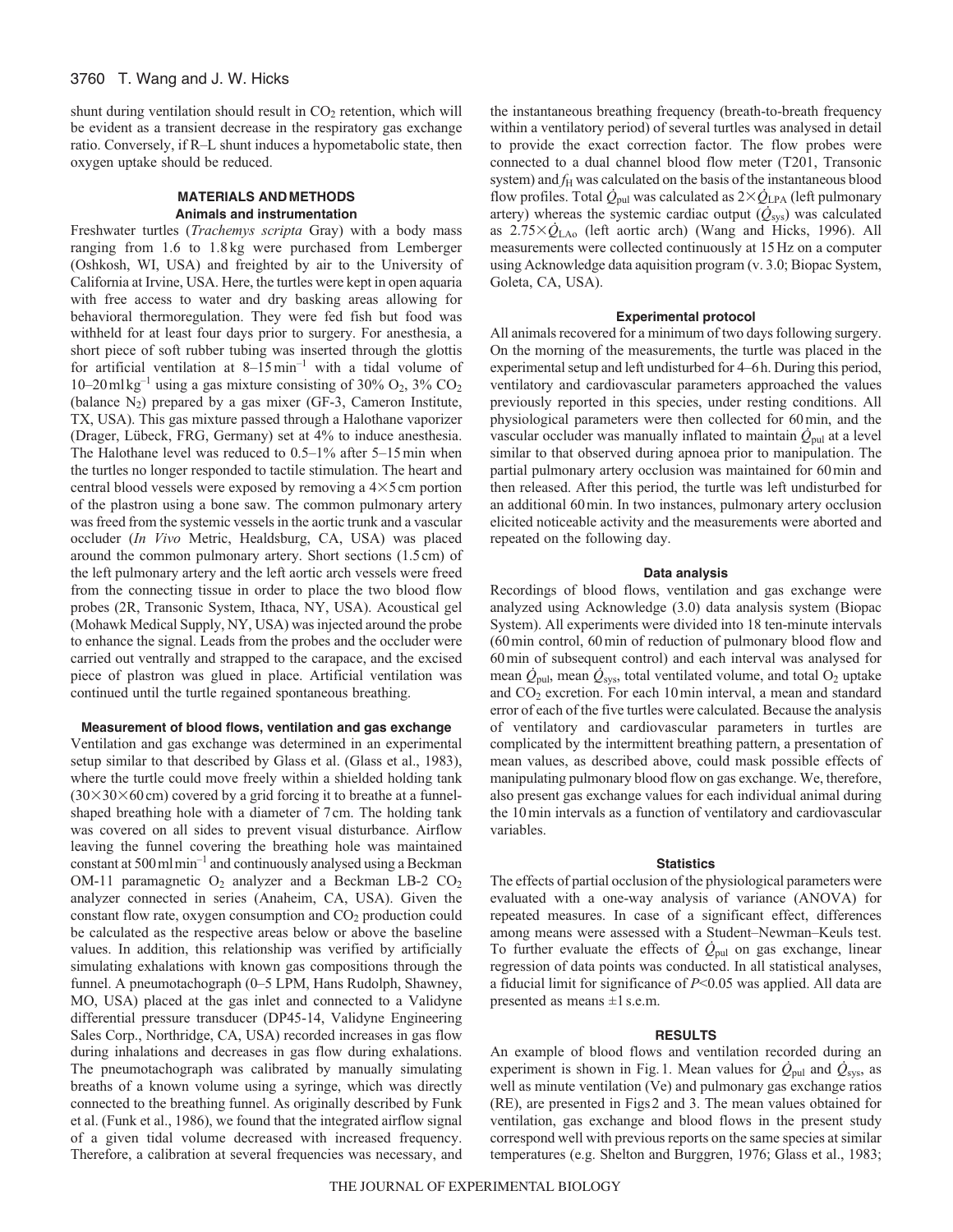

Cardiac shunts and gas exchange 3761

Fig. 1. An example of ventilation and blood flows in a turtle instrumented with flow probes on the left aortic arch (LAo) and the left pulmonary artery, as well as a vascular occluder around the common pulmonary artery. During the first 60 min, pulmonary blood flow  $(\dot{Q}_{\text{pul}})$  and heart rate  $(f_H)$  increased substantially during ventilation, and caused the development of a net left–to-right (L–R) cardiac shunt pattern. This rise in  $\dot{Q}_{\text{pul}}$  was then prevented by partial occlusion of the common pulmonary by inflation of the vascular occluder for the following 60 min. As a consequence, a net cardiac right-to-left (R–L) shunt prevailed even during ventilation. Blood flows and ventilation are also shown during 60 min after releasing the occlusion.

Milsom and Chan, 1986; Wang and Hicks, 1996). Partial occlusion of the common pulmonary artery lowered  $\dot{Q}_{\text{pul}}$  to the levels measured during apnoea and elicited a small rise in  $\dot{Q}_{sys}$  (Figs 1 and 2). The manipulation of pulmonary artery blood flow abolished the net L–R cardiac shunt  $(\dot{Q}_{\text{pul}}/\dot{Q}_{\text{sys}} > 1)$  during ventilation and induced a chronic R–L shunt throughout the ventilatory cycle, as reflected in a significant decrease of  $\dot{Q}_{\text{pul}}/\dot{Q}_{\text{sys}}$  to values below 1 (Fig. 2). This altered cardiac shunt pattern did not affect overall Ve or RE during the 60min period of partial occlusion (Fig.3). Upon releasing the occlusion, the normal hemodynamic changes associated with ventilation and apnoea were rapidly restored (see Fig.1). In some individuals, *Q*pul increased drastically following release of the occlusion. A similar pattern of changes in blood flow and ventilation was observed in all experimental animals.

All individual data points for gas exchange over 10min intervals for all five turtles are presented in Fig.4. These results demonstrate that measured values of rate of oxygen uptake  $(\dot{V}_{O_2})$ , rate of  $CO_2$ excretion  $(\dot{V}_{CO_2})$  and RE were correlated with Ve but were independent of total  $\dot{Q}_{\text{pul}}$  and  $\dot{Q}_{\text{pul}}/\dot{Q}_{\text{sys}}$ .

#### **DISCUSSION**

The turtles studied in the present study exhibited the large changes in  $\dot{Q}_{\text{pul}}$  and cardiac shunt patterns during ventilation that are characteristically reported for many air-breathing ectothermic vertebrates (White and Ross, 1966; White, 1968; Johansen et al., 1970; Shelton, 1970; Lillywhite and Donald, 1989). These hemodynamic changes associated with ventilation are particularly pronounced in turtles where  $\dot{Q}_{\text{pul}}$  and  $f_{\text{H}}$  increase several-fold during ventilation compared with apnoea (White and Ross, 1966; Shelton and Burggren, 1976; Wang and Hicks, 1996). The rise in  $\dot{Q}_{\text{pul}}$  during ventilation is primarily caused by lowered pulmonary vascular resistance as vagal tone on smooth muscle surrounding the pulmonary artery is reduced (Burggren, 1977; Milsom et al., 1977; Hicks, 1994; Wang et al., 2001). The intermittent ventilatory pattern causes systematic changes in pulmonary gas composition (Lenfant et al., 1970; Burggren and Shelton, 1979; Boutilier and Shelton, 1986; Hicks and White, 1992). Thus, as apnoea proceeds, oxygen removal from the lung vastly exceeds  $CO<sub>2</sub>$  excretion and the RE consequently decreases (Burggren and Shelton, 1979). However, when ventilation resumes, RE increases

above the metabolic respiratory quotient (RQ) and may even exceed values greater than 2 (Burggren and Shelton, 1979; Glass and Johansen, 1979).



Fig. 2. Blood flows and cardiac shunt pattern before, during and after partial occlusion of the common pulmonary artery. (A) Mean pulmonary blood flow  $(\dot{Q}_{pul})$ ; (B) mean systemic blood flow  $(\dot{Q}_{sys})$ ; (C)  $\dot{Q}_{pul}/\dot{Q}_{sys}$ . Values are means ±1 s.e.m. (N=5) over 10 min periods. Values significantly different from control conditions are marked with an asterisk (P<0.05).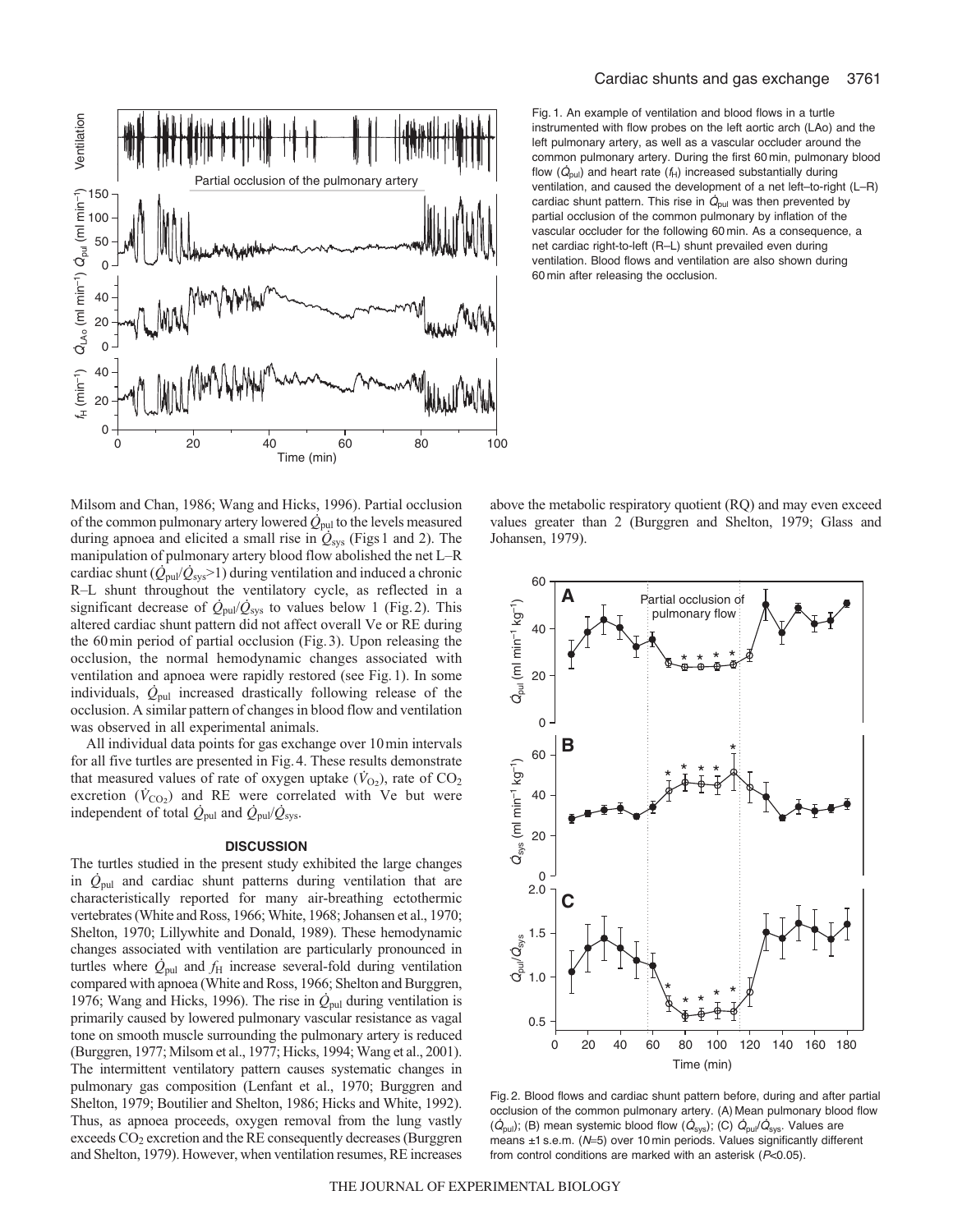

Fig. 3. Ventilation and gas exchange before, during and after partial occlusion of the common pulmonary artery. (A) Pulmonary ventilation (Ve); (B) oxygen uptake  $(\dot{V}_{\text{O}_2})$ ; (C) CO<sub>2</sub> excretion  $(\dot{V}_{\text{CO}_2})$  (D) respiratory gas exchange ratio (RE). Values are means ±1 s.e.m. (N=5) over 10 min period. Values significantly different from control conditions are marked with an asterisk (P<0.05). No mean values during manipulation are significantly different than those obtained during the preceding control period.

A central aim of the present study was to investigate the hypothesis that net L–R cardiac shunt during the ventilatory periods augments the cyclic excretion of  $CO<sub>2</sub>$  (Ackerman and White, 1979; White, 1985). L–R shunt increases hemoglobin oxygen saturation (HbO2sat) of pulmonary arterial blood relative to right atrial blood. This has been proposed to increase  $HbO_{2sat}$  of pulmonary arterial blood and lower blood  $CO<sub>2</sub>$  affinity through the Haldane effect, which would increase  $P_{CO_2}$  in the pulmonary arterial blood. This elevated  $P_{\text{CO}_2}$  would then increase the  $P_{\text{CO}_2}$  gradient between pulmonary capillary blood and the lungs, and facilitate  $CO<sub>2</sub>$  excretion into the lungs (White, 1985). The magnitude of this effect depends on the magnitude of the L–R shunt, the  $CO<sub>2</sub>$  dissociation curve and oxygenation differences between the two atria but the complex interaction between these various physiological parameters renders theoretical predictions difficult (Hicks and Wang, 1996). However, if L–R shunt contributes significantly to  $CO<sub>2</sub>$  excretion, the experimental prevention of L–R cardiac shunt during ventilation by partial occlusion of the pulmonary artery should have led to a reduction in pulmonary  $CO<sub>2</sub>$  excretion. This effect would best be evaluated as a reduction in the RE because this ratio would not be affected by altered metabolism. Our manipulation of  $\dot{Q}_{\text{pul}}$ successfully prevented L–R shunt during ventilation and maintained a net R–L shunt  $(Q_{\text{pul}}/Q_{\text{sys}}<1)$  during both ventilatory periods and apnoea. The results of the present study demonstrate that eliminating net L–R shunt had no significant effect on pulmonary gas exchange in recovered animals and our study, therefore, does not support the hypothesis that L–R shunt during ventilation facilitates  $CO<sub>2</sub>$ excretion in turtles at rest.

This study showed that overall gas exchange of resting turtles was not influenced by the reduction of  $\dot{Q}_{\text{pul}}$  and the induction of a chronic R–L shunt. A previous study investigating V/Q (ventilationperfusion) distributions on the efficacy of gas exchange, indicated that a 10-fold change in  $\dot{Q}_{\text{pul}}$  and 6-fold change in  $\dot{Q}_{\text{pul}}/\dot{Q}_{\text{sys}}$  had no effect on overall  $\dot{V}_{\text{CO}_2}$  and  $\dot{V}_{\text{O}_2}$  in artificially ventilated, anesthetized turtles (Hopkins et al., 1996). Our study extends these observations to a fully recovered, freely diving turtle and underscores the notion that improved efficacy of lung function at high  $\dot{Q}_{\text{pul}}$  does not affect overall gas exchange of resting animal. Resting gas exchange is maintained both at high and low pulmonary blood flow, with R–L shunt  $(\dot{Q}_{\text{pul}}/\dot{Q}_{\text{sys}}<1)$  or L–R shunt  $(\dot{Q}_{\text{pul}}/\dot{Q}_{\text{sys}}>1)$ . Consequently, we suggest that in animals with low resting oxygen demands, increases in  $\dot{Q}_{\text{pul}}$  associated with ventilation are not required to meet or maintain resting  $\dot{V}_{\text{O}_2}$  and  $\dot{V}_{\text{CO}_2}$ .

The observation that a prevailing R–L shunt  $(\dot{Q}_{\text{pul}}/\dot{Q}_{\text{sys}}<1)$  did not reduce  $\dot{V}_{O_2}$  contrasts with previous studies on anesthetized and artificially ventilated turtles, where arterial hypoxemia, resulting either from reductions in inspired oxygen levels or a vagally induced R–L cardiac shunt, triggered a significant reduction in  $\dot{V}_{O_2}$  (Hicks and Wang, 1999; Platzack and Hicks, 2001). In these acute studies, the fully anesthetized turtles were artificially ventilated, and the 30–70% reductions in  $\dot{V}_{O_2}$  were fully reversed by injections of 2,4-dinitrophenol, which uncouples the mitochondria and shows that normal  $\dot{V}_{O_2}$  could be sustained at the reduced level of systemic oxygen delivery ( $\dot{Q}_{\rm sys}$  × arterial O<sub>2</sub> concentration) (Hicks and Wang, 1999; Platzack and Hicks, 2001). Such hypoxemic-induced hypometabolism would be a powerful mechanism for extending aerobic dive times in animals with central vascular shunts (Hicks and Wang, 2004). In the present study, the absence of a significant reduction in  $\dot{V}_{\text{O}_2}$  with low  $\dot{Q}_{\text{pul}}$ and  $\dot{Q}_{\text{pul}}/\dot{Q}_{\text{sys}}$ <1 suggests that hypometabolism may not occur in recovered, freely diving turtles. In previous studies on anesthetized *Trachemys*, systemic oxygen delivery was reduced by over 50% through reductions in inspired oxygen levels and by over 60% during electrical stimulation of the right vagal afferent nerves (Hicks and Wang, 1999; Platzack and Hicks, 2001). In freely diving turtles, it is possible that the overall reduction in systemic oxygen delivery may not have may have been of sufficient magnitude to trigger a hypometabolic state. Unfortunately, we did not measure arterial blood gases, so although a net R–L shunt occurred  $(\dot{Q}_{\text{pul}}/\dot{Q}_{\text{sys}}<1)$ , the absolute reduction in systemic oxygen delivery could not be assessed.

Our overall findings do not necessarily negate the relative importance of altering  $\dot{Q}_{\text{pul}}$  and cardiac shunt patterns during intermittent ventilation. Whereas an increased  $\dot{Q}_{\text{pul}}$  alone did not affect resting pulmonary gas exchange, a low *Q*pul/*Q*sys lowers arterial oxygen content through the addition of venous admixture to arterial blood. Conversely, an elevation of  $\dot{Q}_{\text{pul}}$  during ventilation